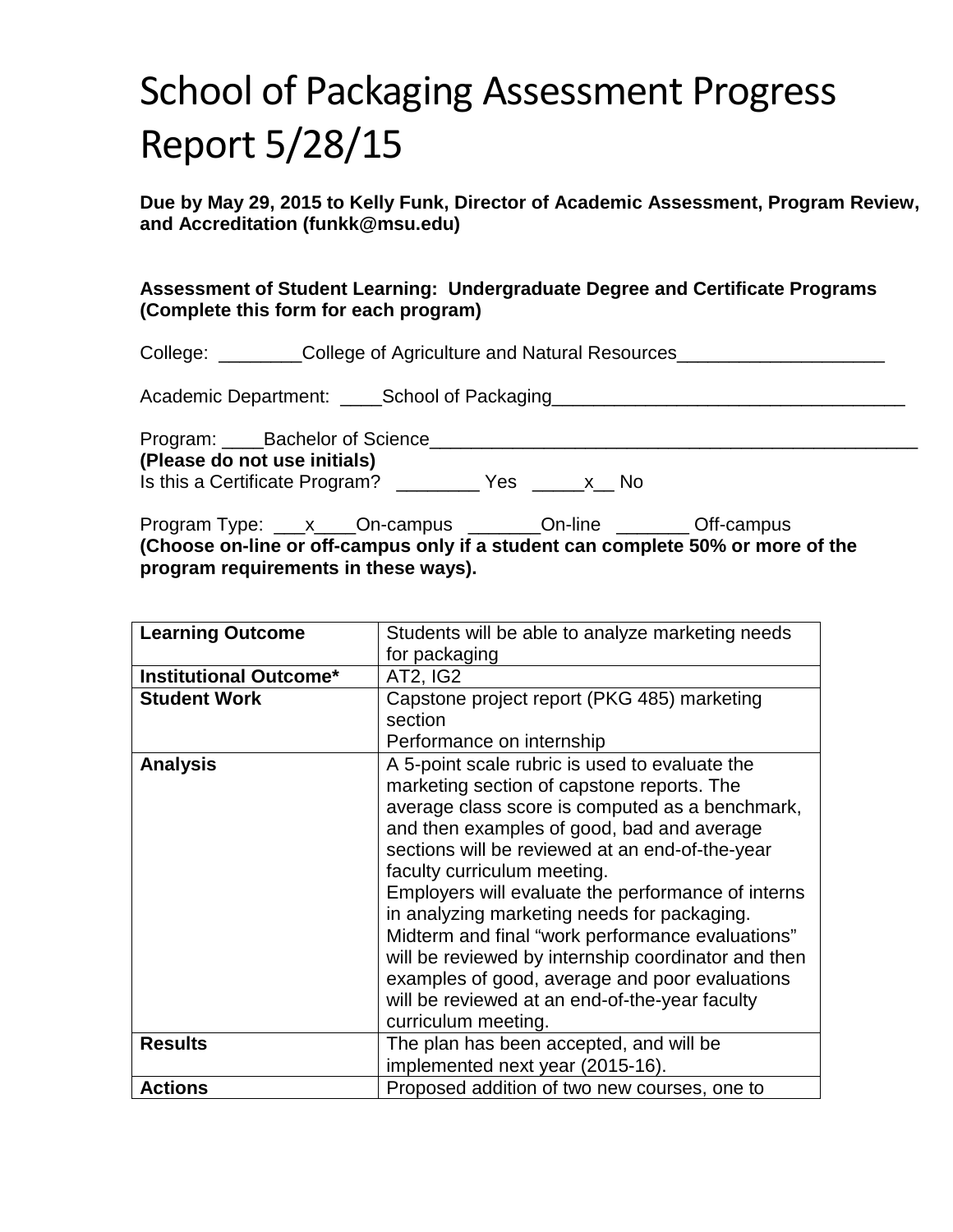|                                 | "introduce" (product packaging course) and another |
|---------------------------------|----------------------------------------------------|
|                                 | to "practice" (virtual and physical packaging      |
|                                 | development course). The former will be added in   |
|                                 | the future when resources become available. See    |
|                                 | table below.                                       |
| <b>Effectiveness of Changes</b> | See "Additional Information" below.                |

| <b>Learning Outcomes</b>        | Students will be able to                            |  |
|---------------------------------|-----------------------------------------------------|--|
| associated with package         |                                                     |  |
|                                 | -design packaging systems to meet a specific        |  |
| design                          | product's requirements                              |  |
|                                 | -evaluate and choose appropriate package design     |  |
|                                 | -create innovative packaging design.                |  |
| <b>Institutional Outcome*</b>   | AT1, AT2, AT3, IG1                                  |  |
| <b>Student Work</b>             | Introduced in materials courses (PKG 221, 322,      |  |
|                                 | 323) and practiced in Distribution Packaging        |  |
|                                 | Dynamics (PKG 410). Summative: capstone             |  |
|                                 | project report (PKG 485) marketing section and      |  |
|                                 | performance on internship                           |  |
| <b>Analysis</b>                 | A 5-point scale rubric is used to evaluate the      |  |
|                                 | designs in materials courses and capstone           |  |
|                                 | course. The average class score is computed as a    |  |
|                                 | benchmark, and then examples of good, bad and       |  |
|                                 | average sections will be reviewed at an end-of-the- |  |
|                                 | year faculty curriculum meeting.                    |  |
|                                 | Employers will evaluate the performance of interns  |  |
|                                 | in terms of packaging design. Midterm and final     |  |
|                                 | "work performance evaluations" will be reviewed by  |  |
|                                 | internship coordinator and then examples of good,   |  |
|                                 | average and poor evaluations will be reviewed at    |  |
|                                 | an end-of-the-year faculty curriculum meeting.      |  |
| <b>Results</b>                  | The plan has been accepted, and will be             |  |
|                                 |                                                     |  |
|                                 | implemented next year (2015-16).                    |  |
| <b>Actions</b>                  | Major curriculum review; see "Additional            |  |
|                                 | Information" below.                                 |  |
| <b>Effectiveness of Changes</b> | See "Additional Information" below.                 |  |

| <b>Learning Outcome</b>       | Student will be able to formulate a project plan   |
|-------------------------------|----------------------------------------------------|
| <b>Institutional Outcome*</b> | <b>AT3, EC1</b>                                    |
| <b>Student Work</b>           | Introduced in PKG 315                              |
|                               | Summative: capstone project report (PKG 485)       |
|                               | marketing section and performance on internship    |
| <b>Analysis</b>               | A 5-point scale rubric is used to evaluate project |
|                               | plans in materials courses and capstone course.    |
|                               | The average class score is computed as a           |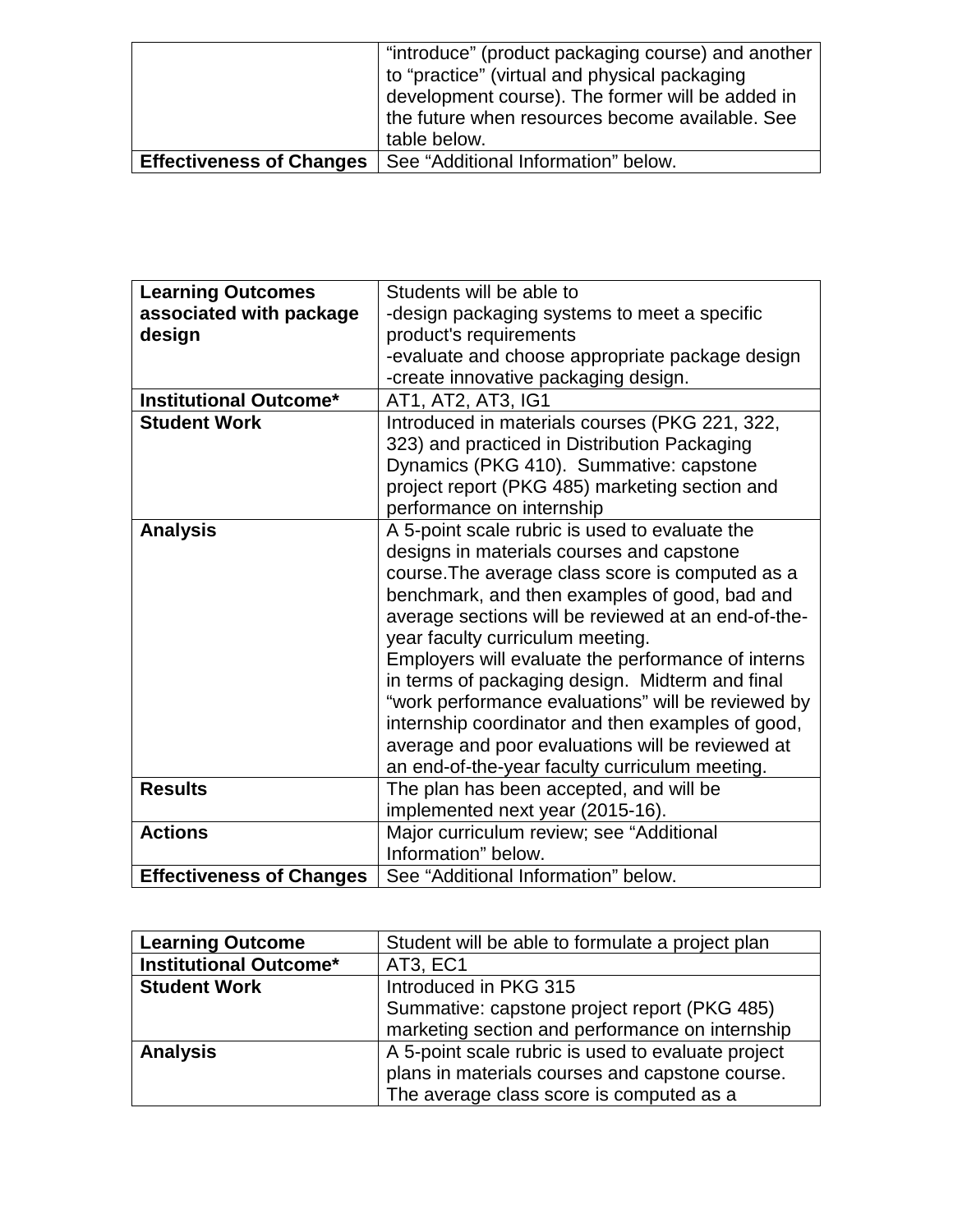|                                 | benchmark, and then examples of good, bad and       |
|---------------------------------|-----------------------------------------------------|
|                                 | average sections will be reviewed at an end-of-the- |
|                                 | year faculty curriculum meeting.                    |
|                                 | Employers will evaluate the performance of interns  |
|                                 | in formulating a project plan. Midterm and final    |
|                                 | "work performance evaluations" will be reviewed by  |
|                                 | internship coordinator and then examples of good,   |
|                                 | average and poor evaluations will be reviewed at    |
|                                 | an end-of-the-year faculty curriculum meeting.      |
| <b>Results</b>                  | The plan has been accepted, and will be             |
|                                 | implemented next year (2015-16).                    |
| <b>Actions</b>                  | Addition of a new course (virtual and physical      |
|                                 | packaging development course) to "practice". See    |
|                                 | table below.                                        |
| <b>Effectiveness of Changes</b> | See "Additional Information" below.                 |

| <b>Learning Outcome</b>         | Student will be able to estimate financial          |  |
|---------------------------------|-----------------------------------------------------|--|
|                                 | implications of packaging decisions                 |  |
| <b>Institutional Outcome*</b>   | AT1, AT2, AT3,                                      |  |
| <b>Student Work</b>             | Introduced in materials and process classes (PKG    |  |
|                                 | 221, 322, 323, 432)                                 |  |
|                                 | Summative: capstone project report (PKG 485)        |  |
|                                 | marketing section and performance on internship     |  |
| <b>Analysis</b>                 | A 5-point scale rubric is used to financial         |  |
|                                 | evaluations in materials courses and capstone       |  |
|                                 | course. The average class score is computed as a    |  |
|                                 | benchmark, and then examples of good, bad and       |  |
|                                 | average sections will be reviewed at an end-of-the- |  |
|                                 | year faculty curriculum meeting.                    |  |
|                                 | Employers will evaluate the performance of interns  |  |
|                                 | in estimating financial implications of packaging   |  |
|                                 | decisions. Midterm and final "work performance      |  |
|                                 | evaluations" will be reviewed by internship         |  |
|                                 | coordinator and then examples of good, average      |  |
|                                 | and poor evaluations will be reviewed at an end-of- |  |
|                                 | the-year faculty curriculum meeting.                |  |
| <b>Results</b>                  | The plan has been accepted, and will be             |  |
|                                 | implemented next year (2015-16).                    |  |
| <b>Actions</b>                  | Modification of one of the courses offered on a     |  |
|                                 | regular basis (PKG 315) to "practice". See table    |  |
|                                 | below.                                              |  |
| <b>Effectiveness of Changes</b> | See "Additional Information" below.                 |  |

| <b>Learning Outcome</b> | Student will be able to evaluate tradeoffs and    |
|-------------------------|---------------------------------------------------|
|                         | create optimized packaging for distribution       |
|                         | Student will be able to recommend a test protocol |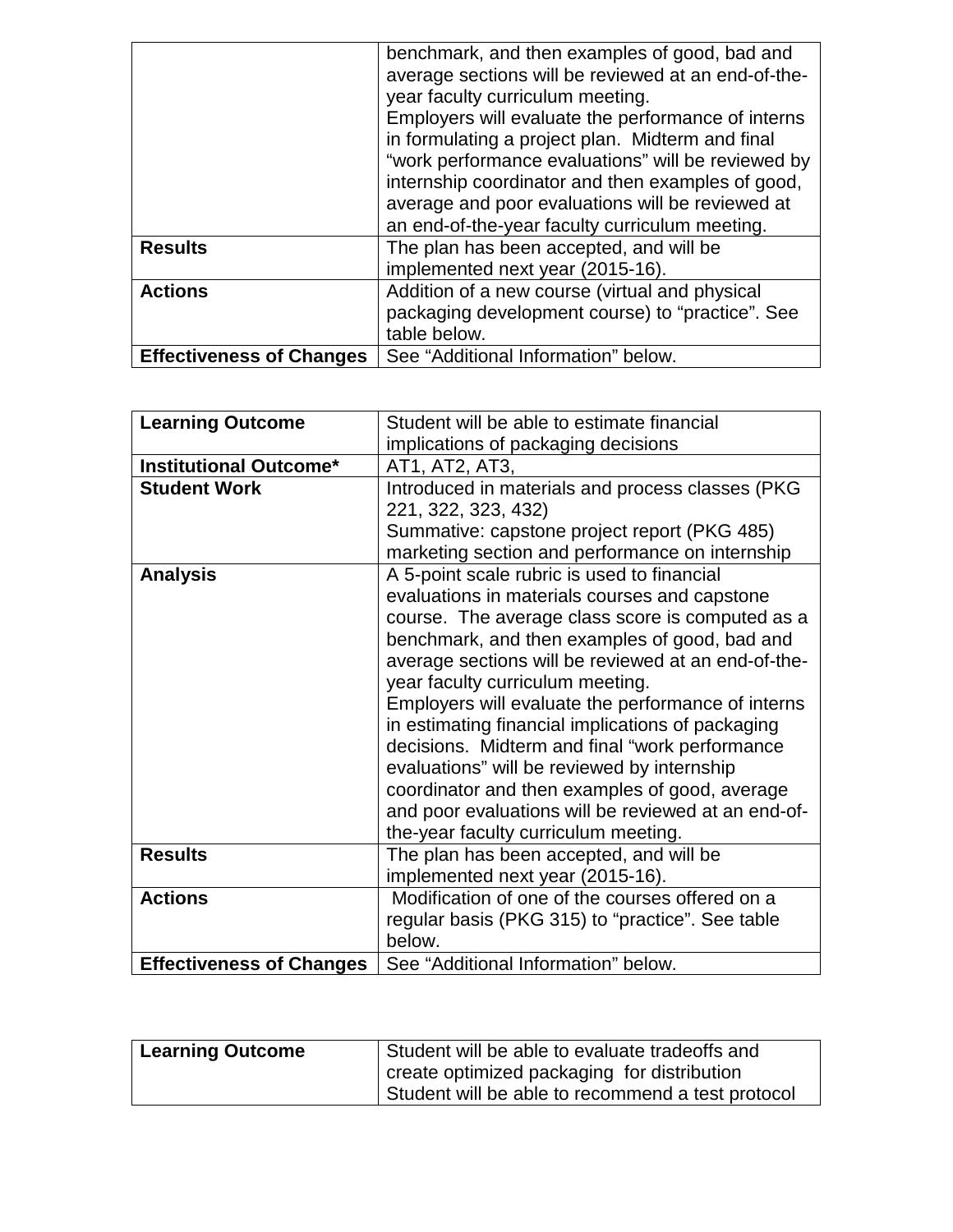|                                 | for a packaged product                              |  |
|---------------------------------|-----------------------------------------------------|--|
| <b>Institutional Outcome*</b>   | AT1, AT2, AT3                                       |  |
| <b>Student Work</b>             | Practiced in distribution dynamics (PKG 410)        |  |
|                                 | Summative: capstone project report (PKG 485)        |  |
|                                 | marketing section and performance on internship     |  |
| <b>Analysis</b>                 | A 5-point scale rubric is used to evaluate          |  |
|                                 | performance in PKG 410 and sections on              |  |
|                                 | distribution and testing in the capstone reports.   |  |
|                                 | The average class score is computed as a            |  |
|                                 | benchmark, and then examples of good, bad and       |  |
|                                 | average sections will be reviewed at an end-of-the- |  |
|                                 | year faculty curriculum meeting.                    |  |
|                                 | Employers will evaluate the performance of interns  |  |
|                                 | in evaluating tradeoffs and creating optimized      |  |
|                                 | packaging for distribution as well as recommending  |  |
|                                 | test protocols. Midterm and final "work             |  |
|                                 | performance evaluations" will be reviewed by        |  |
|                                 | internship coordinator and then examples of good,   |  |
|                                 | average and poor evaluations will be reviewed at    |  |
|                                 | an end-of-the-year faculty curriculum meeting.      |  |
| <b>Results</b>                  | The plan has been accepted, and will be             |  |
|                                 | implemented next year (2015-16).                    |  |
| <b>Actions</b>                  | Proposed addition of a new course (product          |  |
|                                 | packaging course) to "introduce". The course will   |  |
|                                 | be added in the future when resources become        |  |
|                                 | available. See table below.                         |  |
| <b>Effectiveness of Changes</b> | The course will be added in the future when         |  |
|                                 | resources become available.                         |  |

| <b>Learning Outcome</b>       | Student will be able to appraise package for         |  |
|-------------------------------|------------------------------------------------------|--|
|                               | regulatory compliance                                |  |
|                               |                                                      |  |
| <b>Institutional Outcome*</b> | AT1, EC1, EC2                                        |  |
| <b>Student Work</b>           | Summative: capstone project report (PKG 485)         |  |
|                               | regulation section and performance on internship     |  |
| <b>Analysis</b>               | A 5-point scale rubric is used to regulation section |  |
|                               | in capstone report. The average class score is       |  |
|                               | computed as a benchmark, and then examples of        |  |
|                               | good, bad and average sections will be reviewed at   |  |
|                               | an end-of-the-year faculty curriculum meeting.       |  |
|                               | Employers will evaluate the performance of interns   |  |
|                               | in regulation. Midterm and final "work performance   |  |
|                               | evaluations" will be reviewed by internship          |  |
|                               | coordinator and then examples of good, average       |  |
|                               | and poor evaluations will be reviewed at an end-of-  |  |
|                               | the-year faculty curriculum meeting.                 |  |
| <b>Results</b>                | The plan has been accepted, and will be              |  |
|                               | implemented next year (2015-16).                     |  |
| <b>Actions</b>                | Proposed addition of two new courses, one to         |  |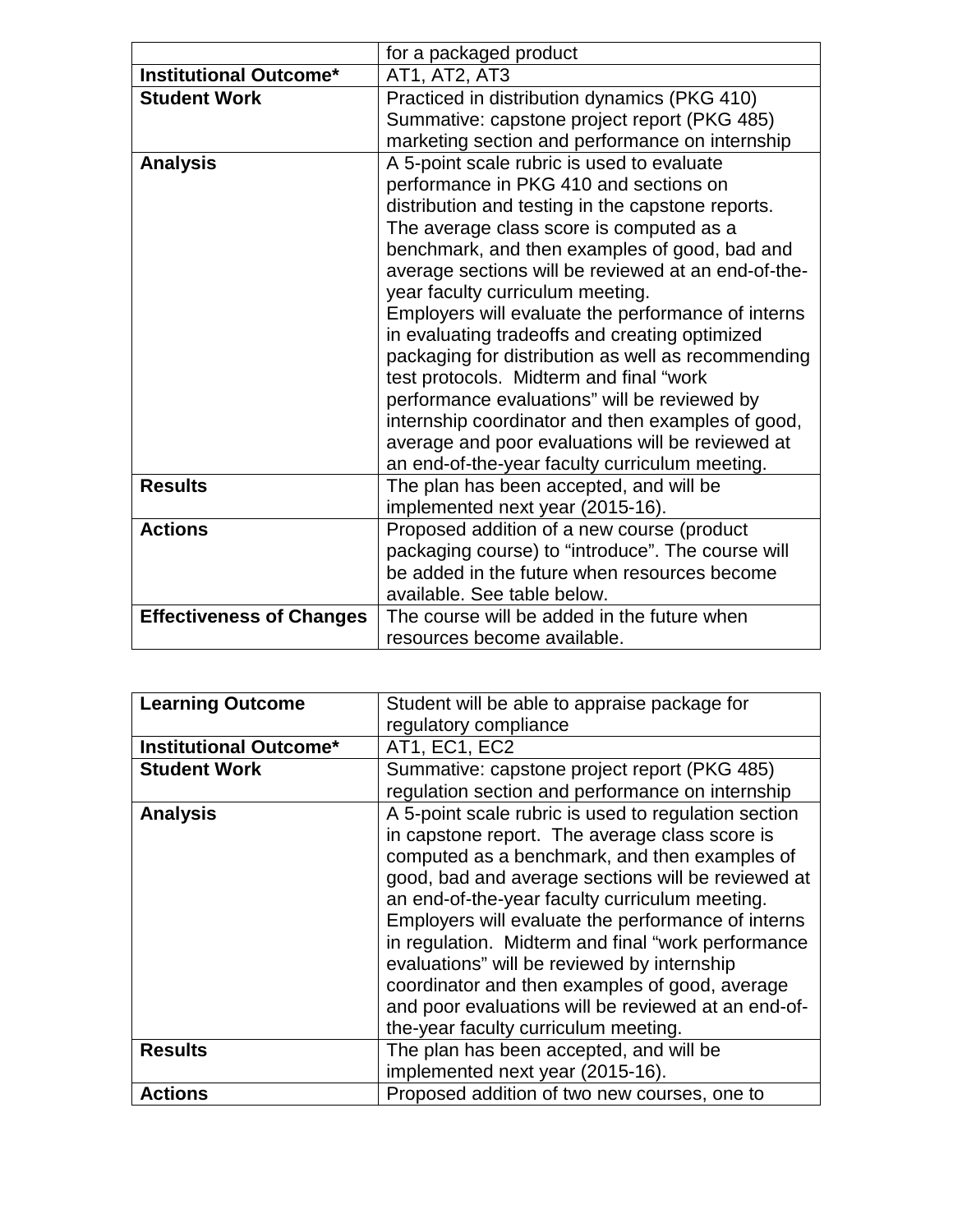|                                 | "introduce" (product packaging course) and another |
|---------------------------------|----------------------------------------------------|
|                                 | "to practice" (virtual and physical packaging      |
|                                 | development course). The former will be added in   |
|                                 | the future when resources become available. See    |
|                                 | table below.                                       |
| <b>Effectiveness of Changes</b> | See "Additional Information" below.                |

| <b>Learning Outcomes</b>        | Students will be able to:                            |
|---------------------------------|------------------------------------------------------|
| associated with                 | -apply and interpret material tests.                 |
| packaging materials             | -specify materials and containers (including         |
|                                 | reading, writing and interpreting)                   |
|                                 | -evaluate sustainability and end of life handling of |
|                                 | packaging systems                                    |
| <b>Institutional Outcome*</b>   | AT3, ECO1, EC02                                      |
| <b>Student Work</b>             | Introduced in materials courses (PKG 221, 322,       |
|                                 | 323).                                                |
|                                 | Practiced in decision systems course (PKG 315).      |
|                                 | Summative: capstone project report (PKG 485)         |
|                                 | marketing section and performance on internship      |
| <b>Analysis</b>                 | 5-point scale rubrics are used to evaluate           |
|                                 | performance in materials courses, decision           |
|                                 | systems course and the material selection,           |
|                                 | specification and sustainability sections of         |
|                                 | capstone course. The average class score is          |
|                                 | computed as a benchmark, and then examples of        |
|                                 | good, bad and average sections will be reviewed at   |
|                                 | an end-of-the-year faculty curriculum meeting.       |
|                                 | Employers will evaluate the performance of interns   |
|                                 | in applying and interpreting material tests,         |
|                                 | specifying materials and containers, and evaluating  |
|                                 | sustainability and end of life handling of packaging |
|                                 | systems. Midterm and final "work performance         |
|                                 | evaluations" will be reviewed by internship          |
|                                 | coordinator and then examples of good, average       |
|                                 | and poor evaluations will be reviewed at an end-of-  |
|                                 | the-year faculty curriculum meeting                  |
| <b>Results</b>                  | The plan has been accepted, and will be              |
|                                 | implemented next year (2015-16).                     |
| <b>Actions</b>                  | Addition of a new course (virtual and physical       |
|                                 | packaging development course) to "practice".         |
|                                 | Modification of one of the courses offered on a      |
|                                 | regular basis (PKG 315) to "practice". See table     |
|                                 | below.                                               |
| <b>Effectiveness of Changes</b> | See "Additional Information" below.                  |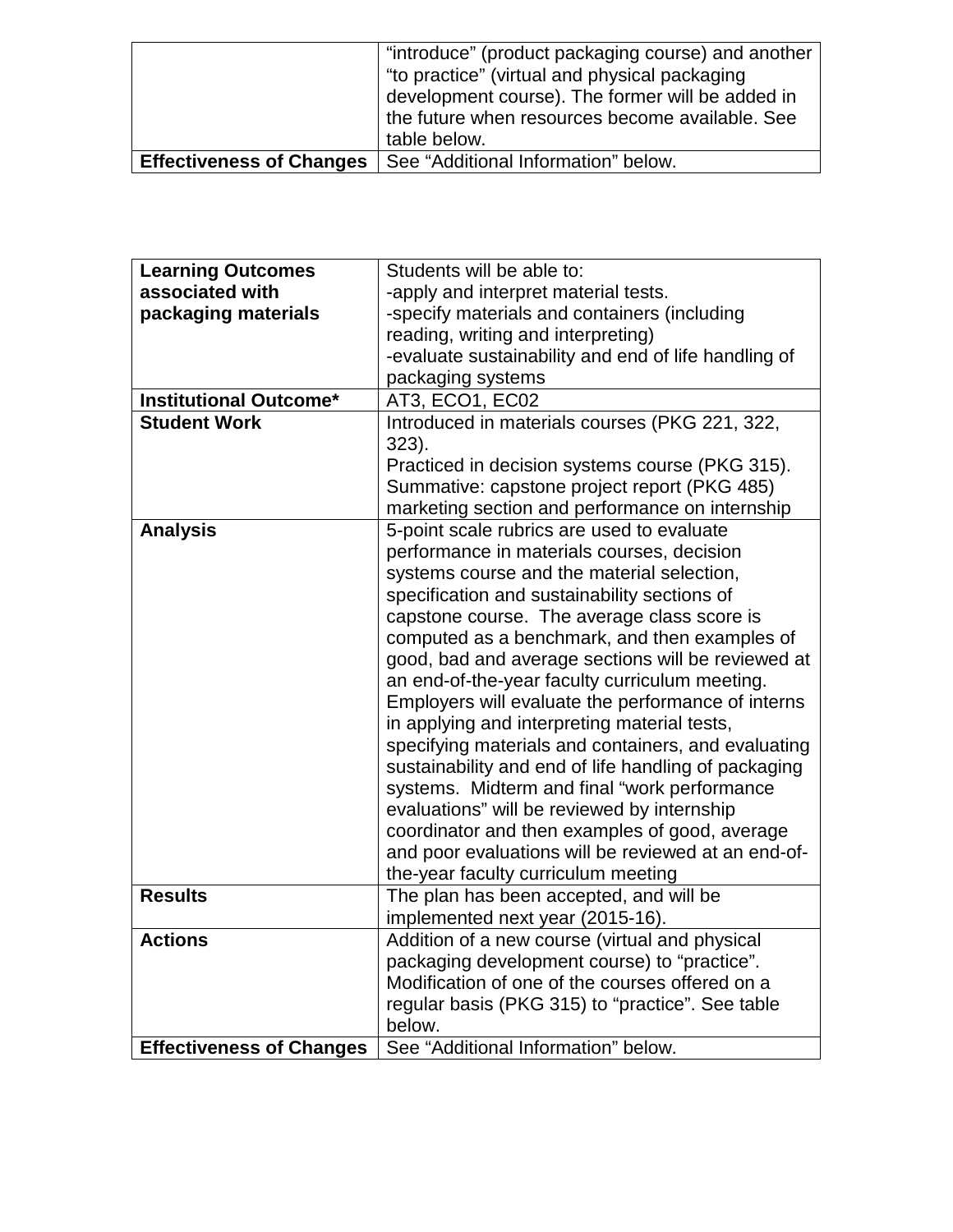| <b>Learning Outcome</b>         | Students will be able to evaluate machinery needs,<br>acceptable models for use and appraise<br>appropriateness of packaging containers for<br>intended filling operations                                                                                                                                                                                                                                                                                                                                                                                                                                                                                                                                                                                                                     |
|---------------------------------|------------------------------------------------------------------------------------------------------------------------------------------------------------------------------------------------------------------------------------------------------------------------------------------------------------------------------------------------------------------------------------------------------------------------------------------------------------------------------------------------------------------------------------------------------------------------------------------------------------------------------------------------------------------------------------------------------------------------------------------------------------------------------------------------|
| <b>Institutional Outcome*</b>   | AT1, AT3, AT4                                                                                                                                                                                                                                                                                                                                                                                                                                                                                                                                                                                                                                                                                                                                                                                  |
| <b>Student Work</b>             | Introduced in materials courses (PKG 221, 322,<br>323)<br>Practiced in process course (PKG 432)<br>Capstone project report (PKG 485) packaging line /<br>machinery section<br>Performance on internship                                                                                                                                                                                                                                                                                                                                                                                                                                                                                                                                                                                        |
| <b>Analysis</b>                 | A 5-point scale rubric is used to evaluate<br>performance in the materials and process courses,<br>the packaging line section of capstone reports.<br>The average class score is computed as a<br>benchmark, and then examples of good, bad and<br>average sections will be reviewed at an end-of-the-<br>year faculty curriculum meeting.<br>Employers will evaluate the performance of interns<br>in evaluating machinery needs, acceptable models<br>for use and appraise appropriateness of packaging<br>containers for intended filling operations. Midterm<br>and final "work performance evaluations" will be<br>reviewed by internship coordinator and then<br>examples of good, average and poor evaluations<br>will be reviewed at an end-of-the-year faculty<br>curriculum meeting. |
| <b>Results</b>                  | The plan has been accepted, and will be<br>implemented next year (2015-16).                                                                                                                                                                                                                                                                                                                                                                                                                                                                                                                                                                                                                                                                                                                    |
| <b>Actions</b>                  | N/A                                                                                                                                                                                                                                                                                                                                                                                                                                                                                                                                                                                                                                                                                                                                                                                            |
| <b>Effectiveness of Changes</b> | N/A                                                                                                                                                                                                                                                                                                                                                                                                                                                                                                                                                                                                                                                                                                                                                                                            |

| <b>Learning Outcome</b>       | Students will use a variety of media to            |
|-------------------------------|----------------------------------------------------|
|                               | communicate effectively with diverse audiences in  |
|                               | diverse situations                                 |
| <b>Institutional Outcome*</b> | <b>EC01, EC02</b>                                  |
| <b>Student Work</b>           | Practiced in Decision Systems (PKG 315)            |
|                               | Summative: Capstone project written report (PKG    |
|                               | 485) and oral presentations.                       |
|                               | Performance on internship                          |
| <b>Analysis</b>               | A 5-point scale rubric is used to evaluate         |
|                               | performance in reports and presentations. In the   |
|                               | capstone course, midterm presentations are         |
|                               | videotaped and students analyze their own          |
|                               | performance, final presentations are evaluated by  |
|                               | clients and instructor. The average class score is |
|                               | computed as a benchmark, and then examples of      |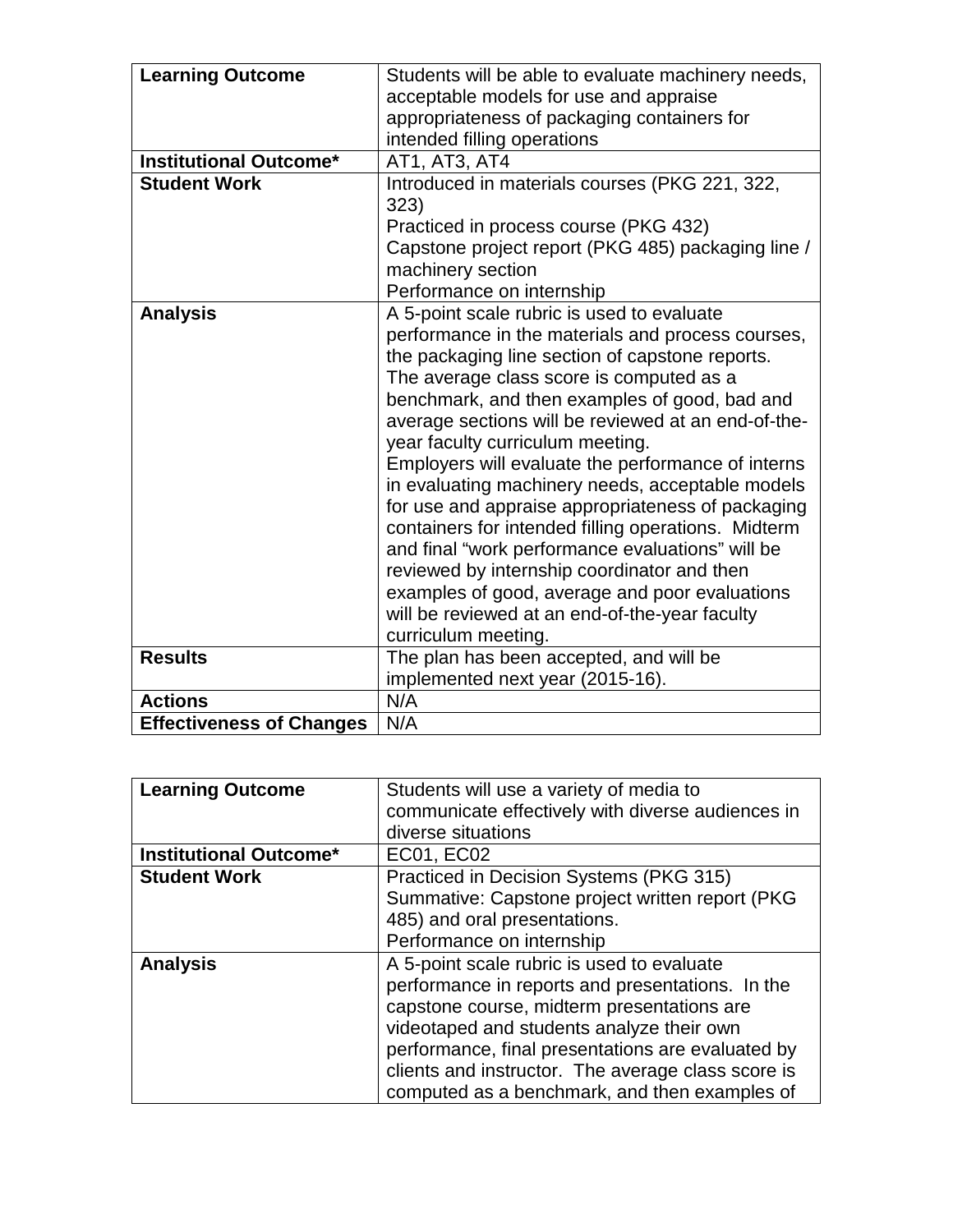|                                 | good, bad and average reports will be reviewed at<br>an end-of-the-year faculty curriculum meeting.<br>Employers will evaluate the performance of interns<br>in presenting results both orally and in writing.<br>Midterm and final "work performance evaluations"<br>will be reviewed by internship coordinator and then<br>examples of good, average and poor evaluations<br>will be reviewed at an end-of-the-year faculty<br>curriculum meeting. |
|---------------------------------|------------------------------------------------------------------------------------------------------------------------------------------------------------------------------------------------------------------------------------------------------------------------------------------------------------------------------------------------------------------------------------------------------------------------------------------------------|
| <b>Results</b>                  | The plan has been accepted, and will be<br>implemented next year (2015-16).                                                                                                                                                                                                                                                                                                                                                                          |
| <b>Actions</b>                  | Addition of a new course (Freshman Seminar and<br>Project (PKG 102)) to "introduce". See table below.                                                                                                                                                                                                                                                                                                                                                |
| <b>Effectiveness of Changes</b> | See "Additional Information" below.                                                                                                                                                                                                                                                                                                                                                                                                                  |

| <b>Learning Outcome</b>         | Students understand professional and ethical        |
|---------------------------------|-----------------------------------------------------|
|                                 | responsibility                                      |
| <b>Institutional Outcome*</b>   | <b>EC1, EC2, CU1</b>                                |
| <b>Student Work</b>             | Capstone course exercise (PKG 485)                  |
|                                 | Performance on internship                           |
| <b>Analysis</b>                 | A 5-point scale rubric is used to evaluate capstone |
|                                 | course exercise. The average class score is         |
|                                 | computed as a benchmark, and then examples of       |
|                                 | good, bad and average performance will be           |
|                                 | reviewed at an end-of-the-year faculty curriculum   |
|                                 | meeting.                                            |
|                                 | Employers will evaluate the performance of interns  |
|                                 | in understanding professional and ethical           |
|                                 | responsibility. Midterm and final "work             |
|                                 | performance evaluations" will be reviewed by        |
|                                 | internship coordinator and then examples of good,   |
|                                 | average and poor evaluations will be reviewed at    |
|                                 | an end-of-the-year faculty curriculum meeting.      |
| <b>Results</b>                  | The plan has been accepted, and will be             |
|                                 | implemented next year (2015-16).                    |
| <b>Actions</b>                  | Addition of a new course (Freshman Seminar and      |
|                                 | Project (PKG 102)) to "introduce". Modification of  |
|                                 | one of the courses offered on a regular basis (PKG  |
|                                 | 315) to "practice". See table below.                |
| <b>Effectiveness of Changes</b> | See "Additional Information" below.                 |

| <b>Learning Outcome</b>       | Students will be able to apply science, engineering,<br>technology, math, social science, business and<br>humanities/arts to packaging related problems |
|-------------------------------|---------------------------------------------------------------------------------------------------------------------------------------------------------|
| <b>Institutional Outcome*</b> | AT1, AT2, AT3, IG2                                                                                                                                      |
| <b>Student Work</b>           | Introduced in PKG 221, 322, 323                                                                                                                         |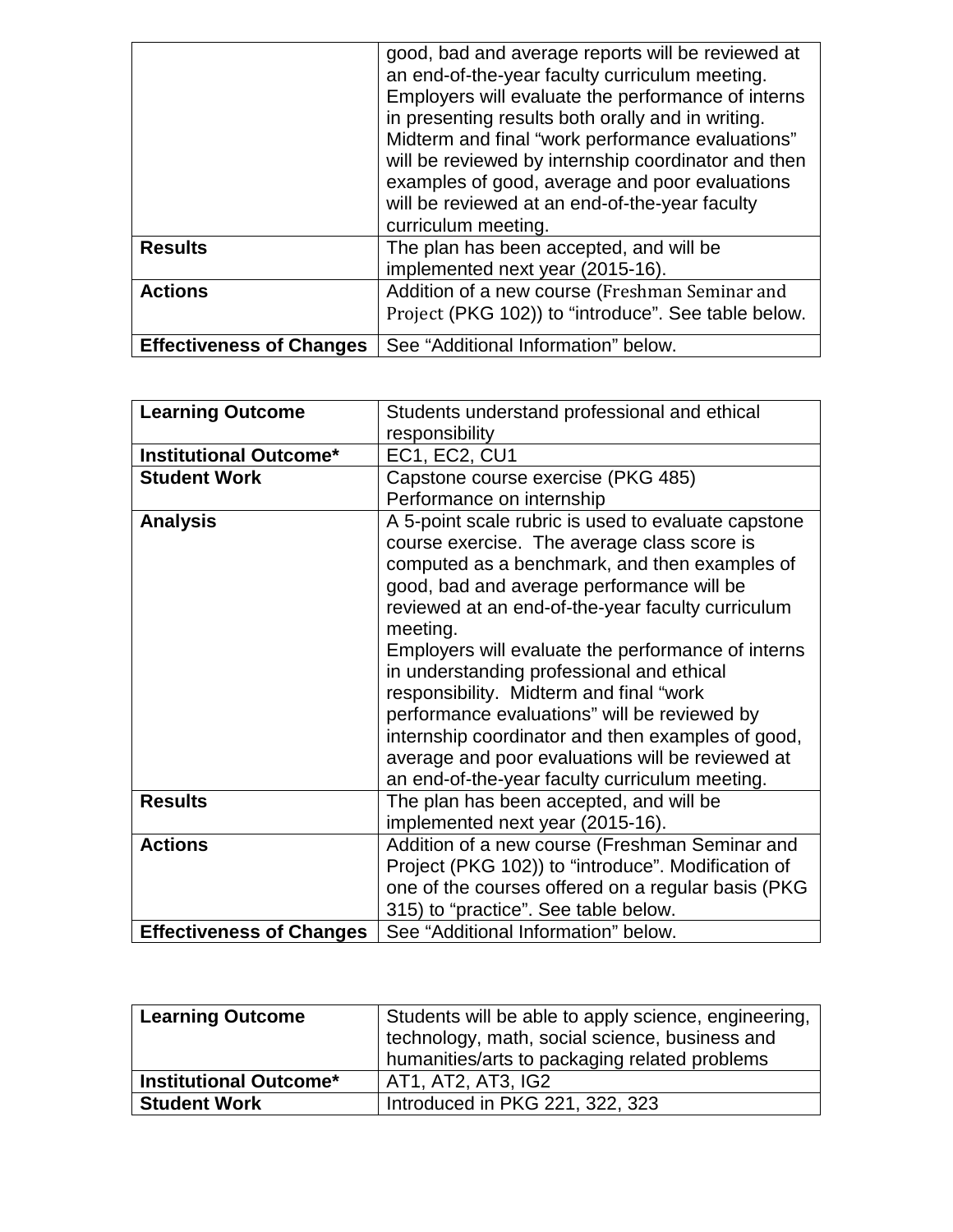|                                 | Practiced in PKG 410 and 411                                                                                                                                                                                                                                                                                                                                                                                                                                                                                                                                                                                                                                                   |
|---------------------------------|--------------------------------------------------------------------------------------------------------------------------------------------------------------------------------------------------------------------------------------------------------------------------------------------------------------------------------------------------------------------------------------------------------------------------------------------------------------------------------------------------------------------------------------------------------------------------------------------------------------------------------------------------------------------------------|
|                                 | Summative: PKG 485                                                                                                                                                                                                                                                                                                                                                                                                                                                                                                                                                                                                                                                             |
| <b>Analysis</b>                 | A 5-point scale rubric is used to evaluate<br>coursework. The average class score is computed<br>as a benchmark, and then examples of good, bad<br>and average performance will be reviewed at an<br>end-of-the-year faculty curriculum meeting.<br>Employers will evaluate the capability of interns to<br>apply science, engineering, technology, math,<br>social science, business and humanities/arts to<br>packaging related problems. Midterm and final<br>"work performance evaluations" will be reviewed by<br>internship coordinator and then examples of good,<br>average and poor evaluations will be reviewed at<br>an end-of-the-year faculty curriculum meeting. |
| <b>Results</b>                  | The plan has been accepted, and will be<br>implemented next year (2015-16).                                                                                                                                                                                                                                                                                                                                                                                                                                                                                                                                                                                                    |
| <b>Actions</b>                  | N/A                                                                                                                                                                                                                                                                                                                                                                                                                                                                                                                                                                                                                                                                            |
| <b>Effectiveness of Changes</b> | N/A                                                                                                                                                                                                                                                                                                                                                                                                                                                                                                                                                                                                                                                                            |

| <b>Learning Outcome</b>       | Students will be able to solve complex problems for  |
|-------------------------------|------------------------------------------------------|
|                               | which the solutions are not apparent; think          |
|                               | critically, ethically and strategically.             |
| <b>Institutional Outcome*</b> | AT1, AT2, AT3, AT4, EC2, IG1, IG2                    |
| <b>Student Work</b>           | PKG 485 capstone project and internship              |
| <b>Analysis</b>               | A 5-point scale rubric is used to evaluate capstone  |
|                               | performance. The average class score is              |
|                               | computed as a benchmark, and then examples of        |
|                               | good, bad and average performance will be            |
|                               | reviewed at an end-of-the-year faculty curriculum    |
|                               | meeting. Additionally, the average class score will  |
|                               | be compared to previous average class scores         |
|                               | (e.g., previous two semesters).                      |
|                               | Employers will evaluate the capability of interns to |
|                               | solve complex problems. Midterm and final "work      |
|                               | performance evaluations" will be reviewed by         |
|                               | internship coordinator and then examples of good,    |
|                               | average and poor evaluations will be reviewed at     |
|                               | an end-of-the-year faculty curriculum meeting.       |
| <b>Results</b>                | The plan has been accepted and will be               |
|                               | implemented next year.                               |
| <b>Actions</b>                | Proposed addition of two new courses, one to         |
|                               | "introduce" (Freshman Seminar and Project (PKG       |
|                               | 102)) and another "to practice" (product packaging   |
|                               | course). The latter will be added in the future when |
|                               | resources become available. See table below.         |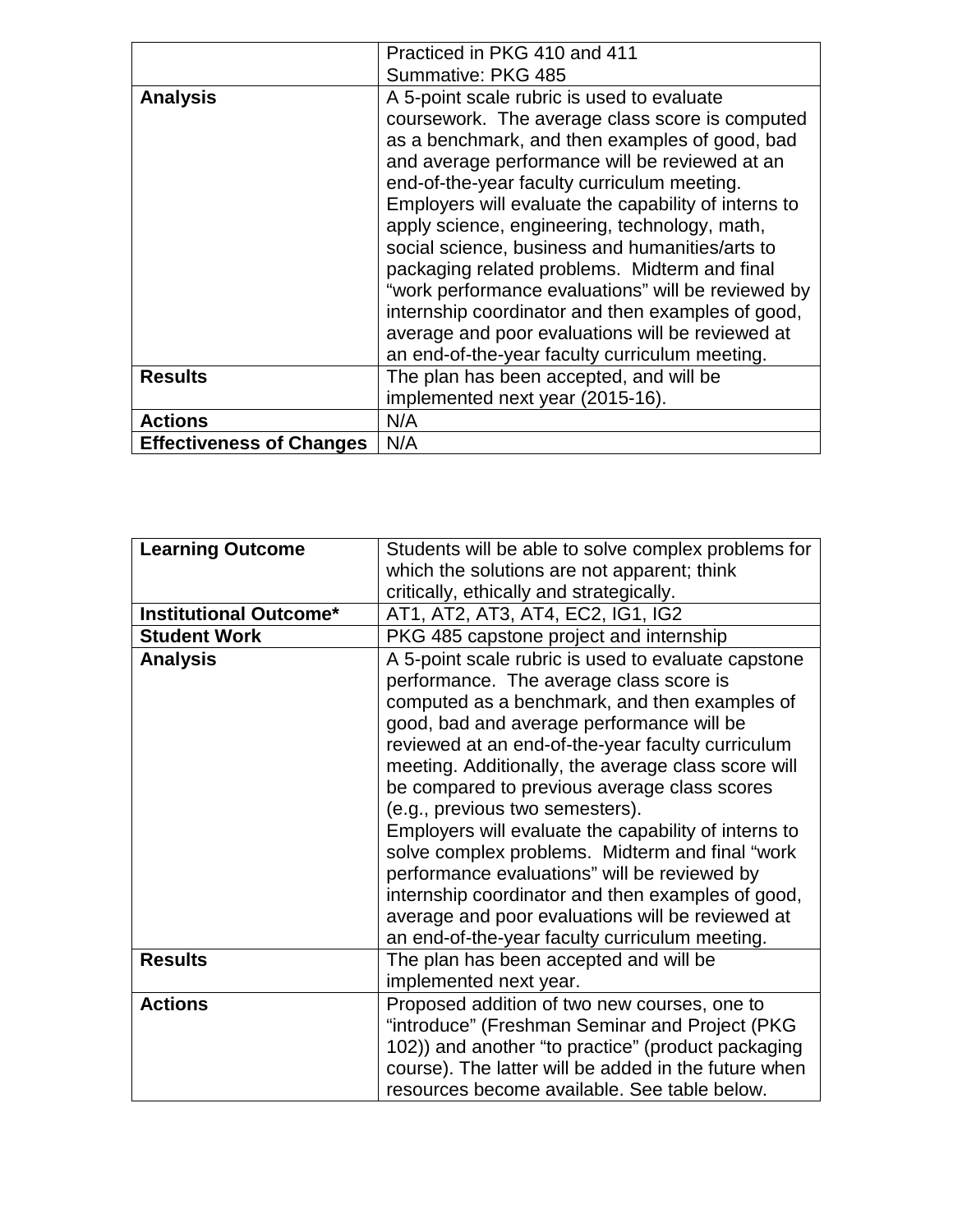| <b>Learning Outcome</b>         | Students will be able to work in diverse cross-    |
|---------------------------------|----------------------------------------------------|
|                                 | functional teams to achieve common goals and       |
|                                 | objectives                                         |
|                                 | Students will be able to lead and manage projects  |
|                                 | to successful outcomes                             |
| <b>Institutional Outcome*</b>   | AT2, AT3, AT4, CU1, CU2, EC02, IG2                 |
| <b>Student Work</b>             | Teamwork in lab courses (PKG 322, 323, 410, 411,   |
|                                 | 432), capstone course, and internships.            |
| <b>Analysis</b>                 | A 5-point scale rubric is used to evaluate team    |
|                                 | performance. The average class score is            |
|                                 | computed as a benchmark, and then examples of      |
|                                 | good, bad and average performance will be          |
|                                 | reviewed at an end-of-the-year faculty curriculum  |
|                                 | meeting.                                           |
|                                 | Employers will evaluate the teamwork capability    |
|                                 | and leadership of the interns. Midterm and final   |
|                                 | "work performance evaluations" will be reviewed by |
|                                 | internship coordinator and then examples of good,  |
|                                 | average and poor evaluations will be reviewed at   |
|                                 | an end-of-the-year faculty curriculum meeting.     |
| <b>Results</b>                  | The plan has been accepted and will be             |
|                                 | implemented next year.                             |
| <b>Actions</b>                  | N/A                                                |
| <b>Effectiveness of Changes</b> | N/A                                                |

| <b>Learning Outcome</b>         | Students are empowered to tackle a professional   |
|---------------------------------|---------------------------------------------------|
|                                 | career.                                           |
| <b>Institutional Outcome*</b>   | AT2, AT3, EC2, IG1, IG2                           |
| <b>Student Work</b>             | PKG 315, 485 and Internships                      |
| <b>Analysis</b>                 | Employers evaluate interns, and examples of good, |
|                                 | bad and average performance will be reviewed at   |
|                                 | an end-of-the-year faculty curriculum meeting     |
| <b>Results</b>                  | The plan has been accepted and will be            |
|                                 | implemented next year.                            |
| <b>Actions</b>                  | N/A                                               |
| <b>Effectiveness of Changes</b> | N/A                                               |

| <b>Learning Outcome</b>       | Students will be able to evaluate their learning<br>experiences and apply them to future professional<br>goals |
|-------------------------------|----------------------------------------------------------------------------------------------------------------|
| <b>Institutional Outcome*</b> | AT2, AT3, EC2, IG1, IG2                                                                                        |
| <b>Student Work</b>           | PKG 485 and Internships                                                                                        |
| <b>Analysis</b>               | Employers evaluate interns, and examples of good,                                                              |
|                               | bad and average performance will be reviewed at                                                                |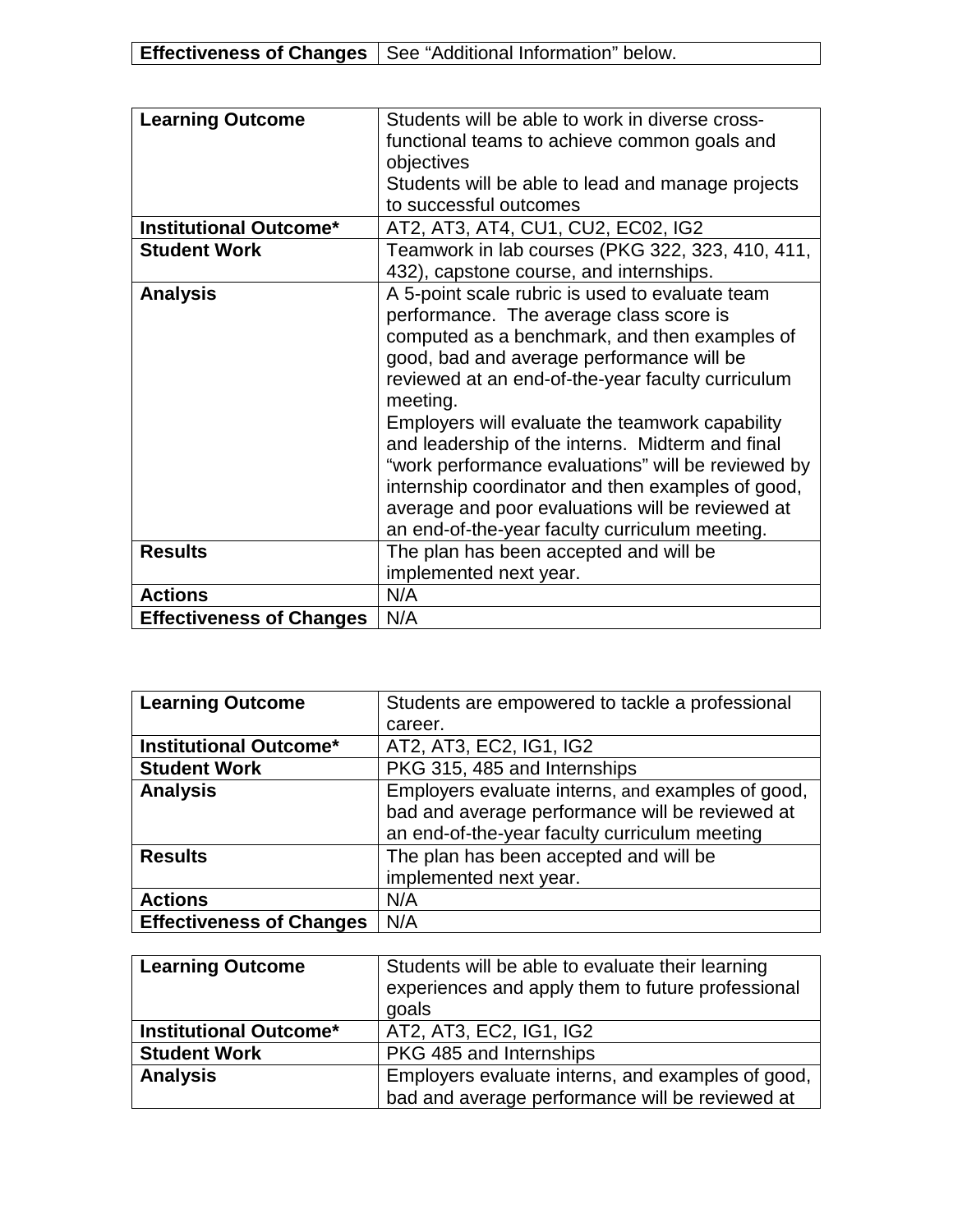|                                 | an end-of-the-year faculty curriculum meeting                                                                                                                                                                    |
|---------------------------------|------------------------------------------------------------------------------------------------------------------------------------------------------------------------------------------------------------------|
| <b>Results</b>                  | The plan has been accepted and will be                                                                                                                                                                           |
|                                 | implemented next year.                                                                                                                                                                                           |
| <b>Actions</b>                  | Modification of one of the courses offered on a<br>regular basis (PKG 315) to "introduce". Addition of<br>a new course (virtual and physical packaging<br>development course) to "practice". See table<br>below. |
| <b>Effectiveness of Changes</b> | See "Additional Information" below.                                                                                                                                                                              |

| <b>Learning Outcome</b>         | Students will be able to apply a global perspective |  |  |
|---------------------------------|-----------------------------------------------------|--|--|
|                                 | to decision-making                                  |  |  |
| <b>Institutional Outcome*</b>   | <b>EC1, EC2, IG2</b>                                |  |  |
| <b>Student Work</b>             | PKG 485 and internship. Also overseas study         |  |  |
|                                 | (optional)                                          |  |  |
| <b>Analysis</b>                 | This is a major gap                                 |  |  |
| <b>Results</b>                  | The plan has been accepted and will be              |  |  |
|                                 | implemented next year.                              |  |  |
| <b>Actions</b>                  | Addition of two new courses, one to "introduce"     |  |  |
|                                 | (Freshman Seminar and Project (PKG 102)) and        |  |  |
|                                 | another "to practice" (product packaging course).   |  |  |
|                                 | The latter will be added in the future when         |  |  |
|                                 | resources become available. See table below.        |  |  |
| <b>Effectiveness of Changes</b> | See "Additional Information" below.                 |  |  |

# **Additional Information (Optional): Use this space to provide any additional information about the assessment processes in your program.**

As a result of generating and mapping learning outcomes to courses, a number of gaps were identified, where outcomes are only targeted in the senior courses, and in some cases only in PKG 485 (the capstone course) and optional internship.

This analysis has led to a major curriculum revision to introduce and practice some outcomes in an earlier courses that will result in two new course proposals. PKG 102 (Freshman Seminar and Project) will introduce learning outcomes dealing with innovation, communication and problem-solving. The new PKG 486 is proposed to separate the capstone project from the content in PKG 485 (Packaging Development) related to new product development, ideation, project planning, teamwork, marketing and supply chain analysis, financial evaluation, ethics, patents and regulatory compliance. Additionally, a produce-packaging course is needed to introduce learning outcomes dealing with analysis, development, and evaluation, and to practice learning outcomes dealing with design, problem solving, and application. This course will be added in the future when resources become available.

Major changes have also been proposed to PKG 315 (Packaging Decision Systems) to include economic analysis and sustainability analysis.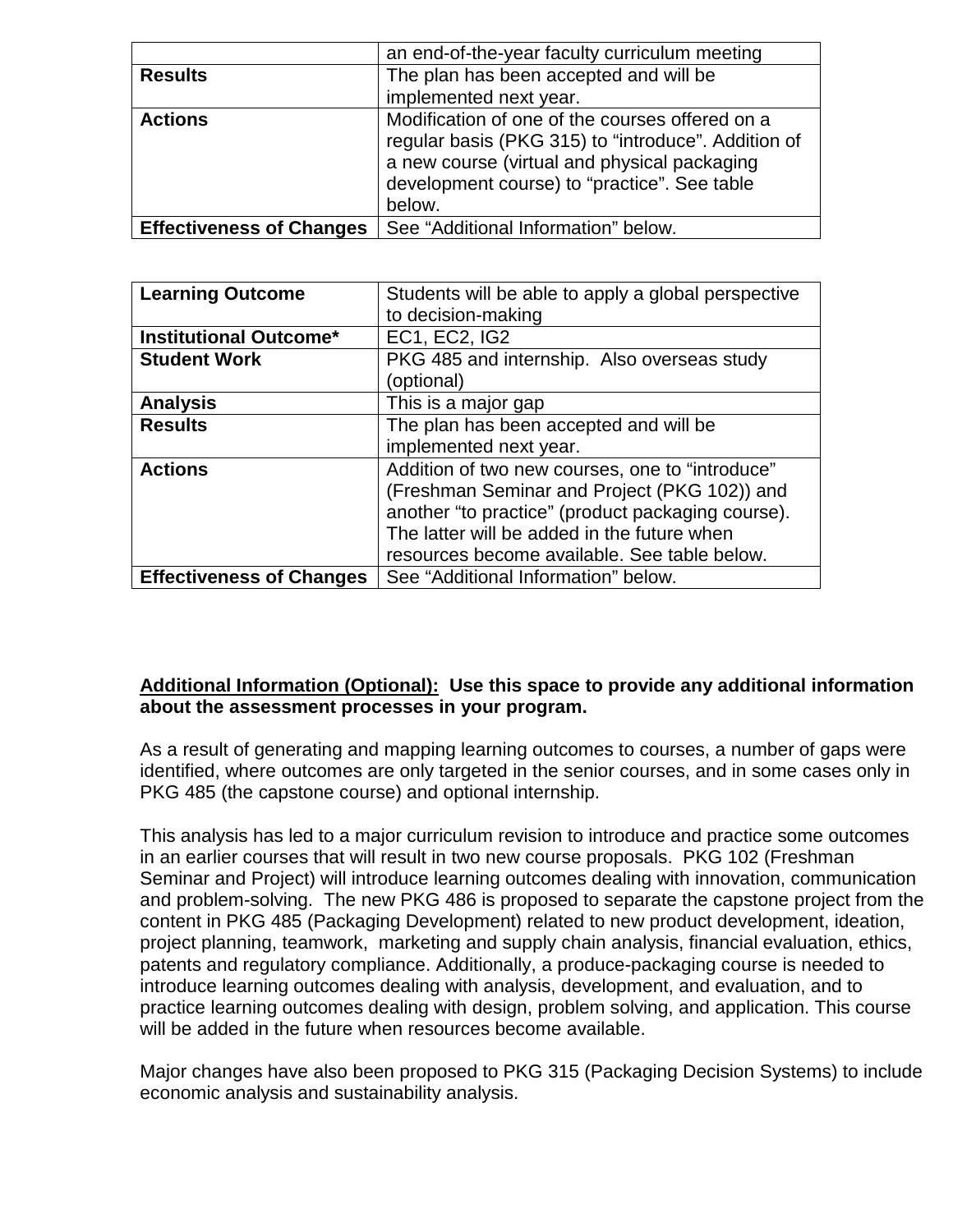In addition, two concentrations have been proposed, Packaging Science and Packaging Management, as well as a Package Engineering program that would be jointly administered in CANR and Engineering.

These curriculum changes were approved by the Voting Faculty in the School of Packaging in April, 2015, and will progress through college and university governance in Fall 2015. Pending adoption, these courses will be added to the assessment program, associated with introduction and practice levels of learning outcomes, along with a rubric for assessment. The capstone project and internship performance will remain the "summative" learning outcome assessments.

In addition, the following assessment tools are being used:

- 1. Employment status of graduates/alumni: Annual review of statistics, % internships, % employed and salaries
	- a. Over 90% take internships, 90% employed in the first year and average salary is currently over \$55,000.
- 2. Feedback from Industry Advisory Board and MSU Packaging Alumni Association
	- a. They helped to form our list of learning objectives, and expect to hear of outcome assessment progress
- 3. Senior exit interviews
	- a. Began in Spring 2015.

Key to the plan is a new annual curriculum meeting in the Spring to review progress. The first will be held in Spring 2016.

While we have not yet measured the effectiveness of changes will be for the student experience, the process of identifying outcomes and mapping the curriculum has been very fruitful in revealing gaps that we can effectively bridge. The Appendix presents a summary.

# **\*Institutional Learning Outcomes**

Below are the institutional level Undergraduate Learning Goals and their associated dimensions. Use the code on the associated with each dimension to complete the template.

## **Analytical Thinking**

- AT1: Acquires, analyzes, and evaluates information from multiple sources
- AT2: Synthesizes and applies information within and across disciplines

AT3: Identifies and applies, as appropriate, quantitative methods for defining and responding to problems

AT4: Identifies the credibility, use and misuse of scientific, humanistic and artistic methods

## **Cultural Understanding**

CU1: Reflects on experiences with diversity to demonstrate knowledge and sensitivity CU2: Demonstrates an awareness of how diversity emerges within and across cultures

# **Effective Citizenship**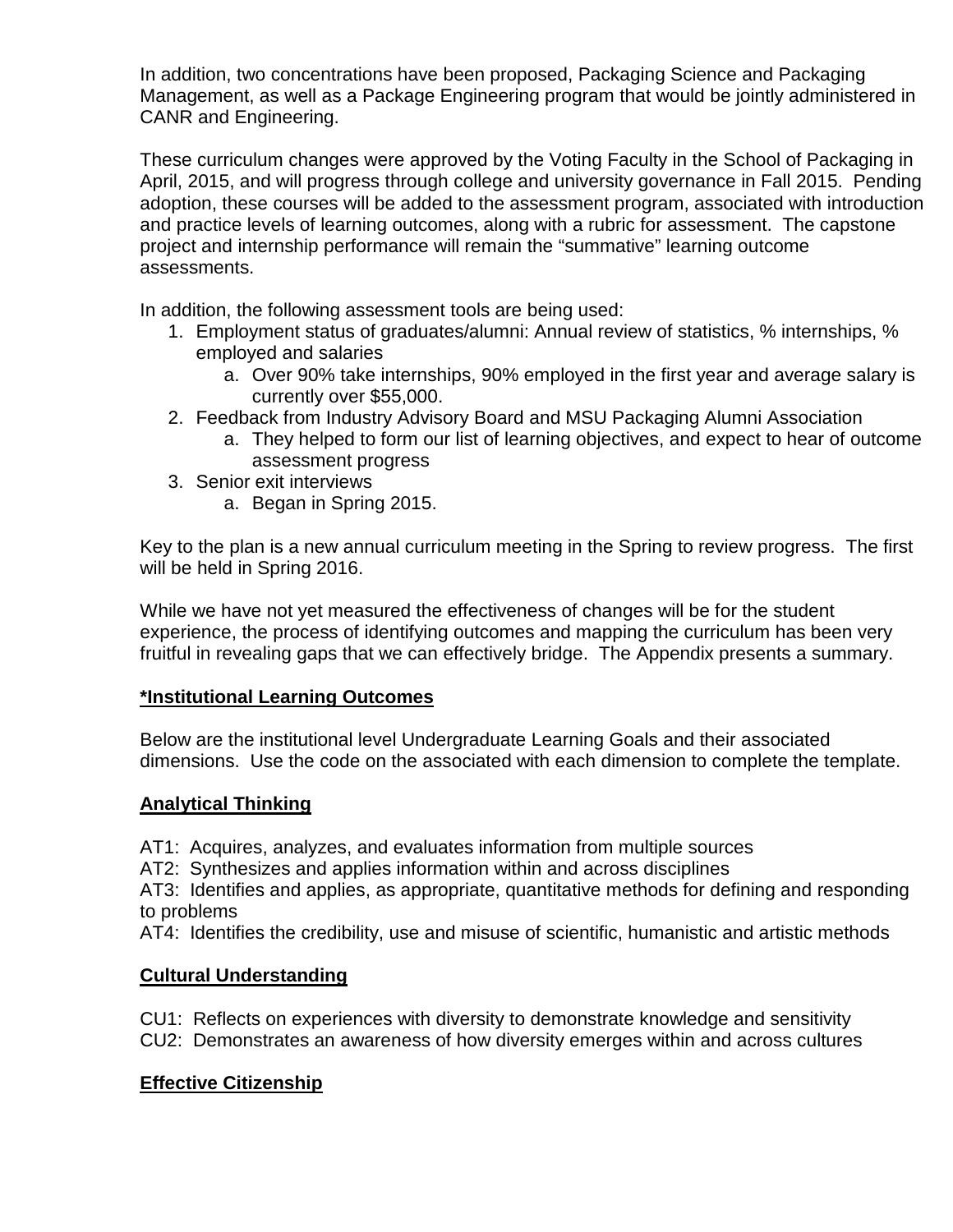EC1: Understands the structures of local, national, and global governance systems and acts effectively within those structures in both individual and collaborative ways EC2: Applies knowledge and abilities to solve societal problems in ethical ways

## **Effective Communication**

ECO1: Identifies how contexts affect communication strategies and practices ECO2: Engages in effective communication practices in a variety of situations with a variety of media

# **Integrated Reasoning**

IG1: Critically applies liberal arts knowledge in disciplinary contexts and disciplinary knowledge in liberal arts contexts

IG2: Uses a variety of inquiry strategies incorporating multiple views to make value judgments, solve problems, answer questions, and generate new understanding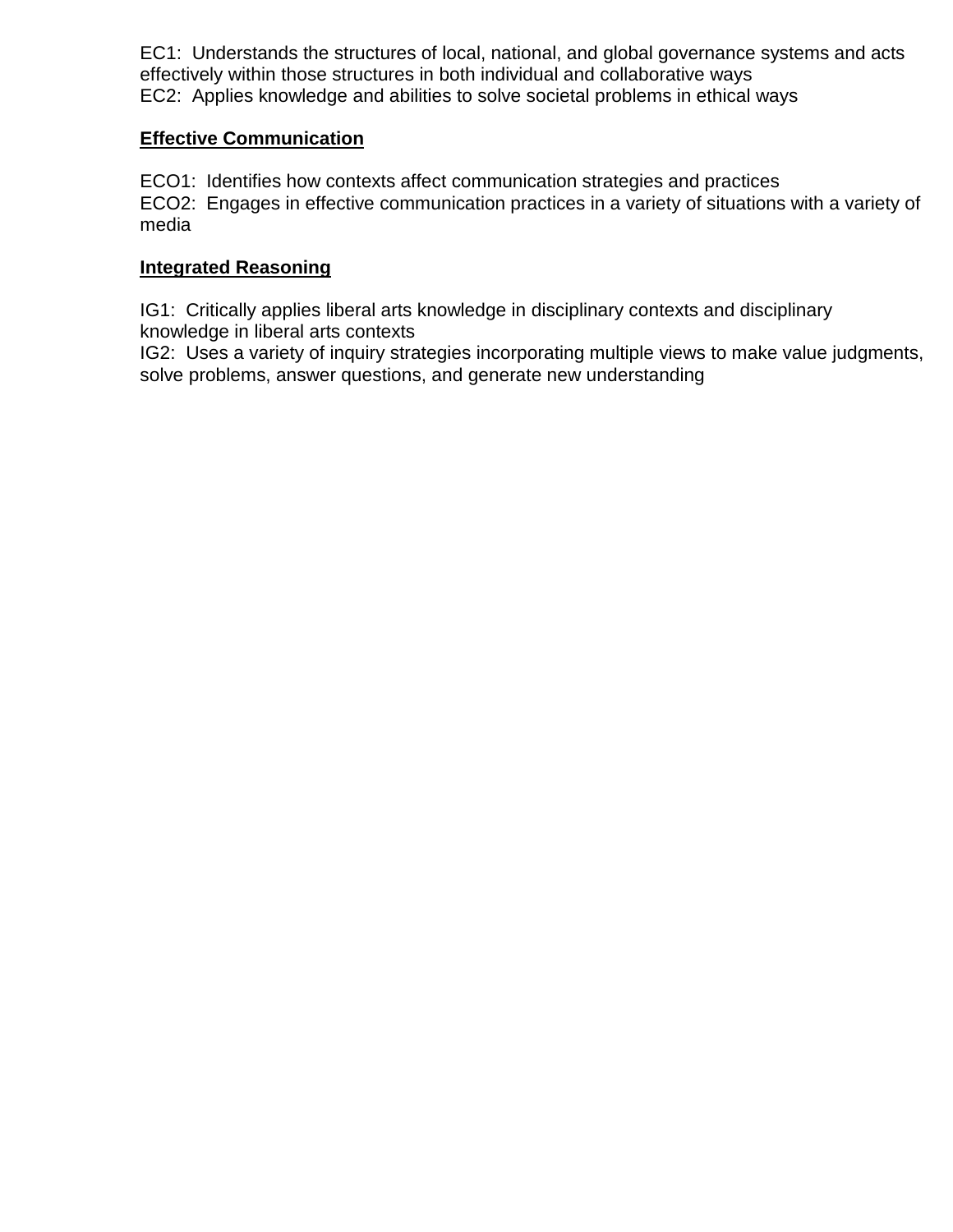# **Attachment: School of Packaging Outcome Assessment Version 4-30-2015**

| Method                                                            | Previous assessment                                                                                          | Proposed assessment                                                                                                                                                                                                                            |  |  |  |
|-------------------------------------------------------------------|--------------------------------------------------------------------------------------------------------------|------------------------------------------------------------------------------------------------------------------------------------------------------------------------------------------------------------------------------------------------|--|--|--|
| Employment status of<br>graduates/alumni                          | Annual review of<br>statistics, %<br>internships, %<br>employed and<br>salaries                              | Percentage that take internships,<br>percentage employed in the first year,<br>average salary                                                                                                                                                  |  |  |  |
| Internship employer feedback                                      | Midterm and final<br>"work performance<br>evaluations"<br>reviewed by<br>internship<br>coordinator           | Employer feedback for the student<br>intern's level of skill in general and<br>technical outcomes. Coordinator will<br>select good, average and poor<br>evaluations to present at end-of-year<br>faculty meeting.                              |  |  |  |
| Course-embedded performance                                       | Grades in core<br>courses                                                                                    | Direct assessment of technical outcomes<br>associated with each course to be<br>evaluated in assignments and/or test<br>questions. Instructors will select good,<br>average and poor performance to present<br>at end-of-year faculty meeting. |  |  |  |
| Capstone course team project<br>performance                       | Grades on team<br>projects                                                                                   | Rubrics based on general and technical<br>outcomes to be incorporated in team<br>grades. Instructor will select good,<br>average and poor examples to present at<br>end-of-year faculty meeting.                                               |  |  |  |
| Senior exit survey                                                | Self-evaluation of<br>skills to achieve<br>course learning<br>objectives<br>(suspended in 2012),<br>now none | Select some students for interviews, with<br>high, average and low grades; results<br>reported at end-of-year faculty meeting.                                                                                                                 |  |  |  |
| Industry Advisory Board feedback                                  | None, but they<br>helped to develop the<br>objectives                                                        | We will present annual summary of<br>outcome assessment and corrective<br>actions to these important stakeholder                                                                                                                               |  |  |  |
| PAA Alumni feedback<br>Annual Spring curriculum review<br>meeting | None except informal<br>none                                                                                 | groups and get their feedback too.<br>Document and assess outcomes from<br>core courses, internship employers, exit<br>surveys, PAA and IAB. Plan for<br>improvement next year.                                                                |  |  |  |

# **Table 1: Assessment tools for the undergraduate program learning objectives**